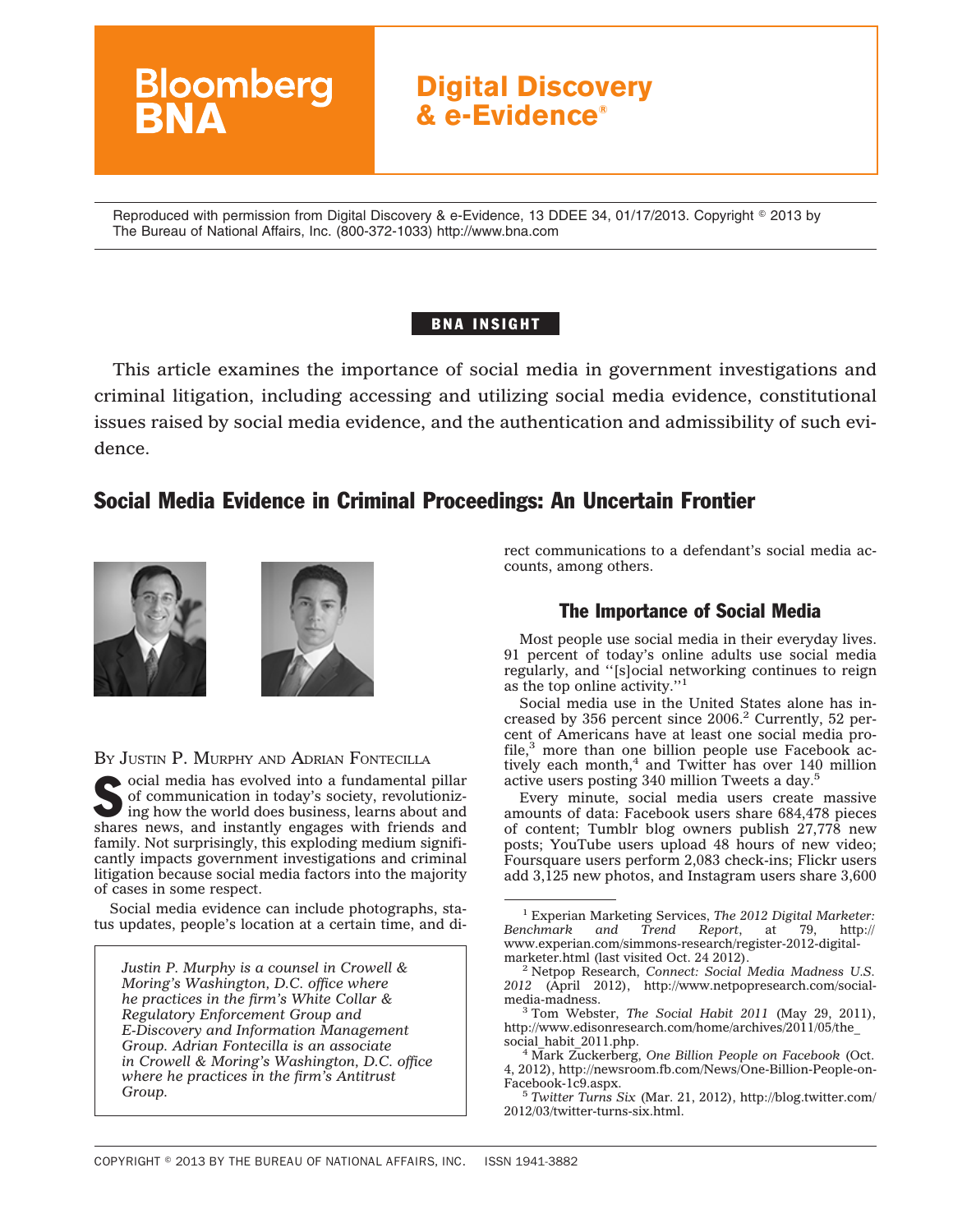new photos.<sup>6</sup> In addition, there are hundreds of other social networking websites, each catering to a different demographic.7

The myriad and continually changing ways to share information via social media has resulted in a digital goldmine of potential evidence: profiles, lists of friends, group memberships, messages, chat logs, Tweets, photos, videos, tags, GPS locations, check-ins, login timetables and more.<sup>8</sup>

The information available from social media providers is staggering. When a phone company responds to a government subpoena or search warrant, it may provide call or message logs. In contrast, when a social media company such as Facebook responds to a government subpoena it provides the user's profile, wall posts, photos uploaded by the user, photos in which the user was tagged, a comprehensive list of the user's friends with their Facebook IDs, and a long table of login and IP data. $<sup>9</sup>$ </sup>

Moreover, with the advent of location-based services offered by social media companies like Facebook, Twitter, and FourSquare, precise location information will be increasingly maintained in the ordinary course of business and subject to the same subpoenas and search warrants.10 Not surprisingly, each social media subpoena can yield admissions or incriminating photos, among other evidence. $11$ 

### Accessing Publicly Available Social Media Evidence

It is no secret that government agencies mine social networking websites for evidence because, even without having to seek a warrant from the court or issue a subpoena, there are troves of social media evidence publicly available.<sup>12</sup> A majority of government agencies

at \*2 (E.D. Pa. Aug. 4, 2011) (''As the use of social media such as MySpace and Facebook has proliferated, so too has the value of these websites as a source of evidence for litigants.'').<br><sup>9</sup> Earlier this year, the Boston Police Department publicly

released the case files of the alleged ''Craigslist Killer,'' Philip Markoff, who committed suicide while awaiting trial. Those case files include the District Attorney's subpoena to Facebook as well as Facebook's response. Carly Carioli, *When The Cops Subpoena Your Facebook Information, Here's What Facebook Sends the Cops* (Apr. 6, 2012), [http://blog.thephoenix.com/](http://blog.thephoenix.com/blogs/phlog/archive/2012/04/06/when-police-subpoena-your-facebook-information-heres-what-facebook-sends-cops.aspx) [blogs/phlog/archive/2012/04/06/when-police-subpoena-your-](http://blog.thephoenix.com/blogs/phlog/archive/2012/04/06/when-police-subpoena-your-facebook-information-heres-what-facebook-sends-cops.aspx)

<sup>10</sup> Electronic Frontier Foundation, 2012: When the Govern*ment Comes Knocking, Who Has Your Back?* (May 31, 2012), [https://www.eff.org/sites/default/files/who-has-your-back-](https://www.eff.org/sites/default/files/who-has-your-back-2012_0_0.pdf)

<sup>11</sup> See, e.g., *United States v. Anderson*, 664 F.3d 758, (8th Cir. 2012) (defendant sentenced to 12 years in prison based in part on over 800 private chats with adolescent girls that were obtained through a search warrant for defendant's Facebook

<sup>12</sup> *See, e.g., U.S. Dep't of Homeland Security, Publicly Available Social Media Monitoring and Situational Awareness Initiative* (June 22, 2010); *see also* LexisNexis, *Role of Social Media in Law Enforcement Significant and Growing* (July 18,

are active participants, contributing content and soliciting information through social media.13

Given the amount of information publicly available, and the avenues that the government has to seek out such information, the government often does not even need a search warrant, subpoena or court order to obtain social media evidence.

But, government agents can, and do, go further than defense counsel is allowed in pursuing social media evidence for a criminal proceeding. To bypass the need for a search warrant, government agents may pierce the privacy settings of a person's social media account by creating fake online identities or by securing cooperating witnesses to grant them access to information.<sup>14</sup>

In (*United States v. Meregildo*),<sup>15</sup> for example, the defendant set the privacy settings on his Facebook account so that only his Facebook ''friends'' could view his postings. The government obtained the incriminating evidence against the defendant through a cooperating witness who happened to be Facebook ''friends'' with the defendant.

The defendant moved to suppress the evidence seized from his Facebook account, arguing that the government had violated his Fourth Amendment rights. The court found:

[W]here Facebook privacy settings allow viewership of postings by 'friends,' the Government may access them through a cooperating witness who is a 'friend' without violating the Fourth Amendment. While [defendant] undoubtedly believed that his Facebook profile would not be shared with law enforcement, he had no justifiable expectation that his 'friends' would keep his profile private. And the wider his circle of 'friends', the more likely [defendant's] posts would be viewed by someone he never expected to *see* them. [Defendant's] legitimate expectation of privacy ended when he disseminated posts to his 'friends' because those 'friends' were free to use the information however they wanted — including sharing it with the Government.<sup>16</sup>

### Social Media Companies, Subpoenas, and Warrants

Given the digital goldmine of potential evidence available from social media companies, it is not surprising that they are increasingly targeted by search warrants and government subpoenas in criminal matters.

For example, Twitter received more government requests for user information in the first half of 2012 than

ated an undercover user profile on www.myspace.com''). <sup>15</sup> *United States v. Meregildo*, No. 1:11-cr-00576-WHP, 2012 BL 211810 (S.D.N.Y. Aug. 10, 2012). <sup>16</sup> *Id.* at \*2.

<sup>6</sup> Josh James, *How Much Data is Created Every Minute?* (June 8, 2012), [http://www.domo.com/blog/2012/06/how-much-](http://www.domo.com/blog/2012/06/how-much-data-is-created-every-minute/)

<sup>&</sup>lt;sup>7</sup> Pingdom, Report: Social Network Demographics in 2012 (Aug. 21, 2012), [http://royal.pingdom.com/2012/08/21/report](http://royal.pingdom.com/2012/08/21/report-social-network-demographics-in-2012/)[social-network-demographics-in-2012/.](http://royal.pingdom.com/2012/08/21/report-social-network-demographics-in-2012/) <sup>8</sup> *See Quagliarello v. Dewees*, No. 09-4870, 2011 BL 203183,

<sup>2012),</sup> [http://www.lexisnexis.com/media/press-release.aspx?](http://www.lexisnexis.com/media/press-release.aspx?id=1342623085481181) [id=1342623085481181](http://www.lexisnexis.com/media/press-release.aspx?id=1342623085481181) (over 80 percent of local and federal

<sup>&</sup>lt;sup>13</sup> Saba, *New Study Shows 66 percent of Government Organizations Have Adopted Social Networking, Collaboration Tools* (Jan. 14, 2010), [http://www.saba.com/company/press](http://www.saba.com/company/press-releases/2010/saba-and-hci-publish-study-of-social-networking-in-government/)[releases/2010/saba-and-hci-publish-study-of-social-](http://www.saba.com/company/press-releases/2010/saba-and-hci-publish-study-of-social-networking-in-government/)

[networking-in-government/.](http://www.saba.com/company/press-releases/2010/saba-and-hci-publish-study-of-social-networking-in-government/) <sup>14</sup> *See, e.g.*, *United States v. Robison*, No. 11CR380 DWF/ TNL, 2012 BL 332169, at \*16 (D. Minn. Mar. 16, 2012) (law enforcement created fake online identity and became Facebook friends with defendant, ''which permitted [the government] to view [defendant's] name and photo on his Facebook account''); *United States v. Phillips*, Criminal No. 3:06–CR–47, 2009 BL 294552 (N.D. W.Va. July 1, 2009) (government ''cre-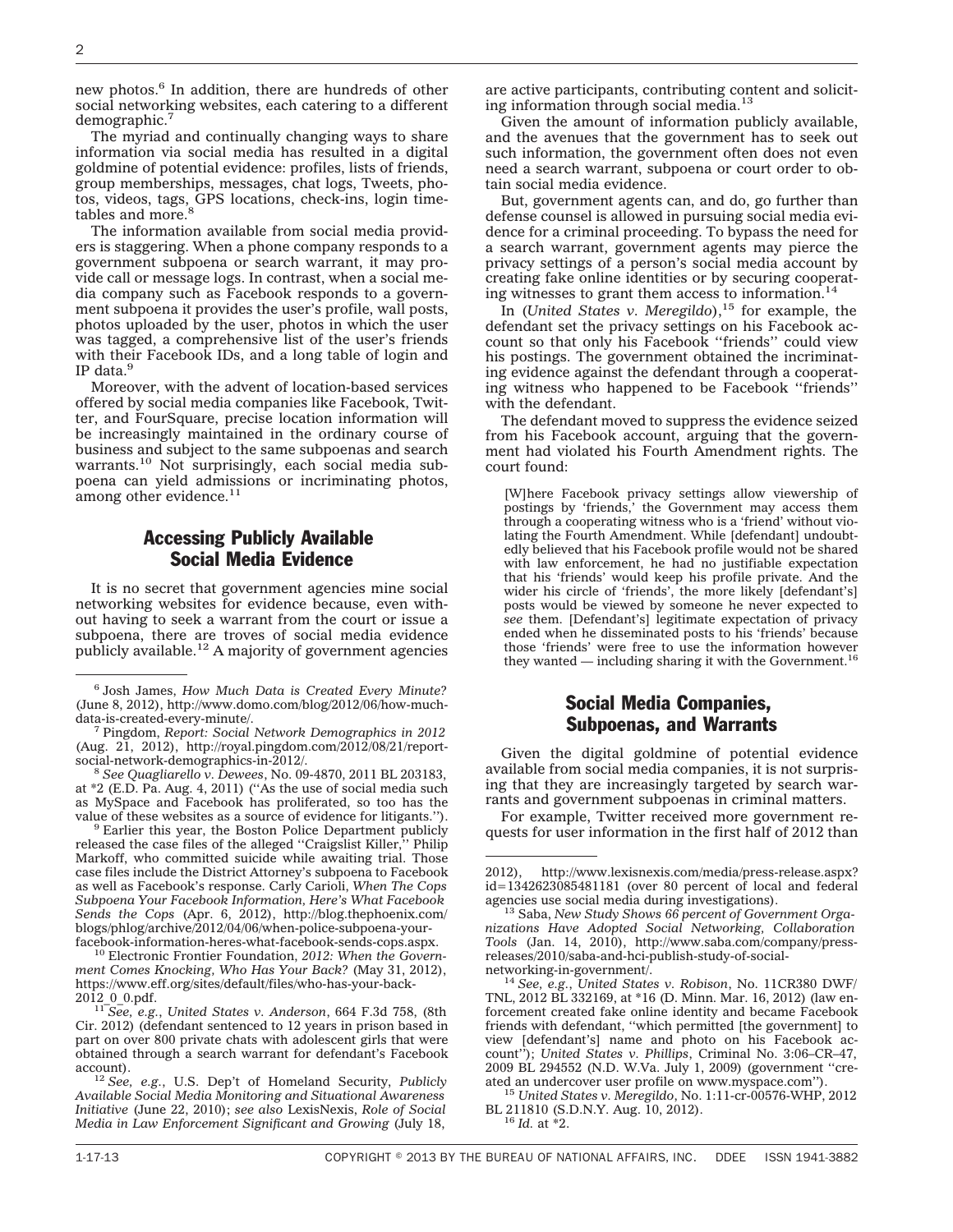in the entirety of 2011.<sup>17</sup> And over 80 percent of those requests were from authorities in the United States.18

Google, which is a provider of social networking sites like YouTube and Google+, has also seen an uptick in the frequency with which it receives subpoenas and search warrants in criminal matters. Statistics published by Google, which ''primarily cover requests in criminal matters,  $^{19}$  show that the number of Google user data requests received from government authorities in the United States increased more than 40 percent from 2009 to 2011.20

Moreover, the prevalence of social media evidence in criminal proceedings will continue to proliferate as government agencies continue to formally train their personnel to search for and collect social media evidence.

A recent survey of over 1,200 federal, state, and local law enforcement professionals revealed that social media is widely used to assist in investigations, that few have received formal training on how to use social media for investigations, and that ''74 percent of those not currently using it . . . intend to start using it.''21

Furthermore, the case law is already replete with instances where the government obtained social media evidence through a warrant or subpoena directed at a social media company.<sup>22</sup> Social media evidence is the new frontier of criminal proceedings, and it raises unique legal challenges, including issues of admissibility and a defendant's constitutional rights in material maintained by social media companies.

### Accounting for the Stored Communications Act

Federal law provides that, in some circumstances, the government may compel social media companies to produce social media evidence without a warrant. The Stored Communications Act ("SCA") governs the ability of governmental entities to compel service providers, such as Twitter and Facebook, to produce content (*e.g.*,

posts and Tweets) and non-content customer records (*e.g.*, name and address) in certain circumstances.23

The SCA, which was passed in 1986, has not been amended to reflect society's heavy use of new technologies and electronic services, such as social media, which have evolved since the SCA's original enactment.24

As a result, courts have been left to determine how and whether the SCA applies to the varying features of different social media services, applying precedent from older technologies such as text messaging pager services and electronic bulletin boards.<sup>25</sup>

The SCA provides that non-content records can be compelled via a subpoena or court order.<sup>26</sup> Regarding compelled disclosure of the content of communications, the SCA provides different levels of statutory privacy protection depending on how long the content has been in electronic storage. The government may obtain content that has been in electronic storage for 180 days or less "only pursuant to a warrant."<sup>27</sup>

The government has three options for obtaining communications that have been in electronic storage with a service provider for more than 180 days: (1) obtain a warrant; (2) use an administrative subpoena; or (3) obtain a court order under  $\S 2703(d).^{28}$ 

The constitutionality of the SCA has been called into question by at least one U.S. Circuit Court of Appeals. In *United States v. Warshak*, the Sixth Circuit held that ''the government agents violated the Fourth Amendment when they obtained the contents of [defendant's] emails'' without a warrant, and added that ''to the extent that the SCA purports to permit the government to obtain such emails warrantlessly, the SCA is unconstitutional.''29

The court reasoned that ''[o]ver the last decade, email has become 'so pervasive that some persons may consider [it] to be [an] essential means or necessary instrument[] for self-expression, even selfinstrument[] for self-expression, even selfidentification' '' and that therefore ''email requires strong protection under the Fourth Amendment."30

Noting that email was analogous to a phone call or letter and that the internet service provider was the intermediary that made email communication possible the functional equivalent of a post office or telephone company—the court concluded that given ''the funda-

<sup>17</sup> *Twitter Transparency Report* (July 2, 2012), [http://](http://blog.twitter.com/2012/07/twitter-transparency-report.html) [blog.twitter.com/2012/07/twitter-transparency-report.html.](http://blog.twitter.com/2012/07/twitter-transparency-report.html) <sup>18</sup> *Id.* <sup>19</sup> *FAQ–Google Transparency Report*, [http://](http://www.google.com/transparencyreport/userdatarequests/faq/)

[www.google.com/transparencyreport/userdatarequests/faq/](http://www.google.com/transparencyreport/userdatarequests/faq/)

<sup>(</sup>last visited Oct. 24, 2012)*.* <sup>20</sup> *Visible Changes – Google Transparency Report,* [http://](http://www.google.com/transparencyreport/userdatarequests/data/) [www.google.com/transparencyreport/userdatarequests/data/](http://www.google.com/transparencyreport/userdatarequests/data/) (last visited Oct. 24, 2012). <sup>21</sup> LexisNexis, *supra* note 13. <sup>22</sup> *See, e.g.*, *Anderson*, 664 F.3d at 762 (hundreds of Face-

book private chats obtained through a search warrant); *Meregildo*, 2012 BL 211810, at \*2 (evidence obtained through warrant issued to Facebook); *People v. Harris*, 949 N.Y.S.2d 590, 597 (N.Y. Crim. Ct. 2012) (state sent Twitter a subpoena seeking to obtain defendant's user information and Tweets); *United States v. Sayer*, 2:11-CR-113-DBH, 2012 BL 145681, at \*3 (D. Me. June 13, 2012) (subpoenas used to obtain evidence from Facebook and MySpace); *In re Grand Jury Subpoena No. 11116275*, 846 F. Supp. 2d 1, 2 (D.D.C. 2012) (denying anonymous intervenor's motion to quash a subpoena issued to Twitter by a federal grand jury for records pertaining to the intervenor's identity); *United States v. Kearney*, 672 F.3d 81, 84-85 (1st Cir. 2012) (law enforcement used account and IP address information obtained from MySpace via an administrative subpoena to subpoena defendant's internet provider for his name and address).

<sup>23</sup> *See United States v. Warshak*, 631 F.3d 266, 282 (6th Cir. 2010) (citing 18 U.S.C. §§ 2701 et seq.); *Crispin v. Christian Audigier, Inc.*, 717 F. Supp. 2d 965, 977 (C.D. Cal. 2010) (applying the SCA to subpoenas issued to Facebook and MySpace while recognizing that no courts "have addressed whether so-<br>cial networking sites fall within the ambit of the statute").

<sup>&</sup>lt;sup>24</sup> See Rudolph J. Burshnic, Note, *Applying the Stored Communications Act to the Civil Discovery of Social Networking Sites*, 69 Wash. & Lee L. Rev. 1259, 1264 (2012). <sup>25</sup> *See, e.g.*, *Hubbard v. MySpace, Inc.*, 788 F. Supp. 2d 319

<sup>(</sup>S.D.N.Y. 2011) (search warrant served by state authorities on MySpace to produce, among other things, the account IP address, the contents of the account user's inbox, and sent email was sufficient to satisfy the requirements of the Stored Communications Act); *Crispin*, 717 F. Supp. 2d at 991 (acknowledging the privacy settings of the user, the court quashed subpoenas seeking private messages on Facebook and MySpace

<sup>&</sup>lt;sup>26</sup> 18 U.S.C. § 2703(c)(2); id. § 2703(d).<br><sup>27</sup> Warshak, 631 F.3d at 282-83 (citation omitted).<br><sup>28</sup> Id. at 288.<br><sup>30</sup> Id. (citations omitted).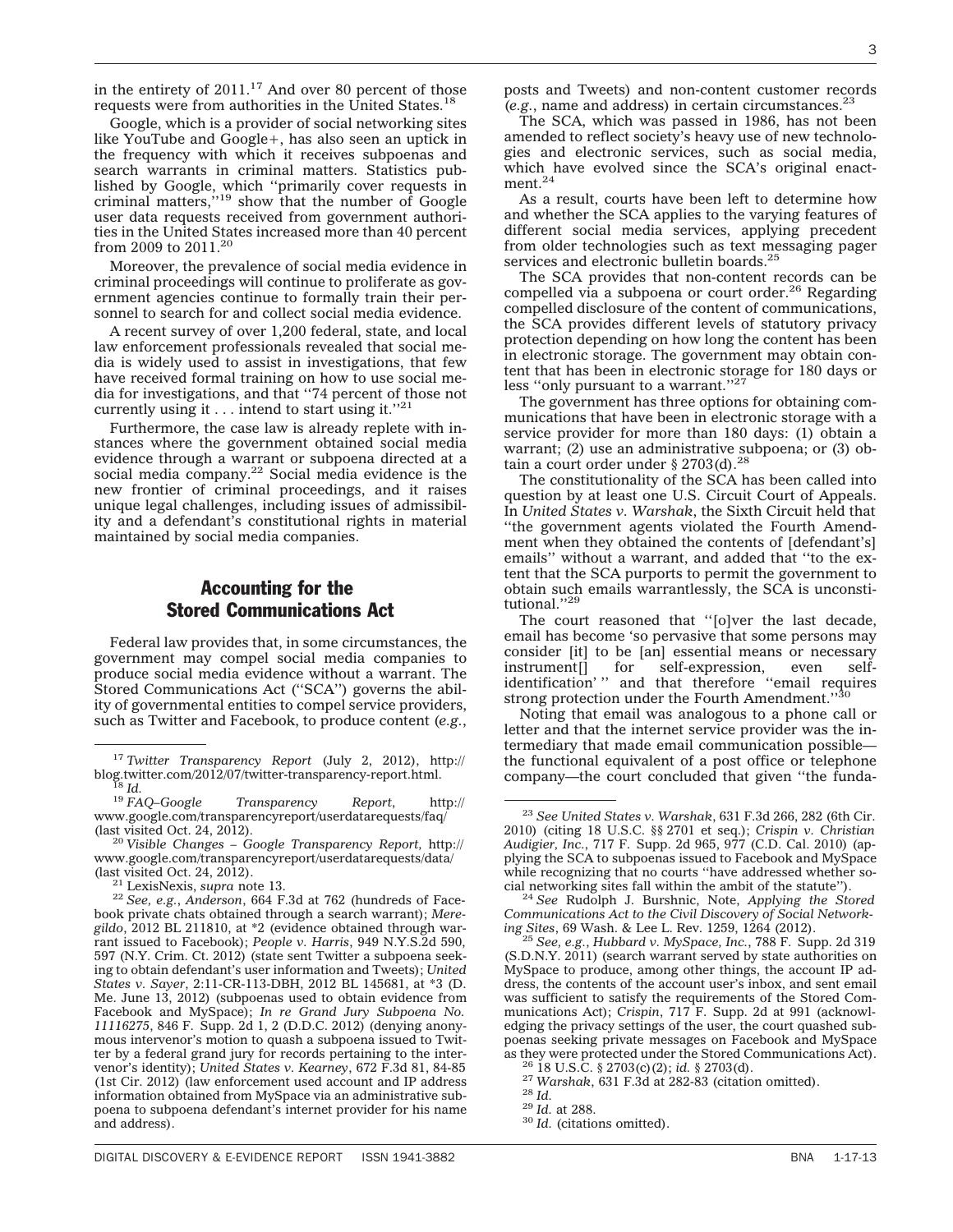mental similarities between email and traditional forms of communication, it would defy common sense to afford emails lesser Fourth Amendment protection.''31

As social media becomes as pervasive and important to people as email, its treatment under the SCA will require similar clarification by courts.

### Defining a Defendant's Constitutional Rights Regarding Social Media Evidence

Courts have also begun to grapple with novel issues regarding the constitutionality of the government's use of information obtained from social media companies in criminal proceedings.32

For example, in November 2012, a New York appellate court heard arguments regarding Twitter's appeal of two court orders in the prosecution of an Occupy Wall Street protestor.<sup>33</sup> The trial court held that the defendant lacked standing to move to quash the government's third-party subpoena to Twitter for his account records and that his Tweets were not protected by the Fourth Amendment.<sup>34</sup> The trial court similarly denied Twitter's motion to quash the government's subpoenas for the defendant's Twitter records for the same reasons, among others.<sup>35</sup>

Notably, the defendant was only able to move to quash the subpoena because ''Twitter's policy is to notify users of requests for their information prior to disclosure,''36 a policy which is becoming more common among social media companies.37 Not only does Twitter notify its users that the company has received a government-issued information request for the user's data, Twitter also protects its business by litigating against such third-party government subpoenas.<sup>38</sup>

Twitter argued on appeal that the defendant has standing to quash the government's subpoena because he has a proprietary interest in his Tweets, pointing to the express language of Twitter's Terms of Service.<sup>3</sup>

Moreover, Twitter argued that the defendant's Tweets are protected by the Fourth Amendment, primarily because the government concedes that the Tweets it sought were not made public by the defendant.40 And, if a defendant has a reasonable expectation of privacy under the Fourth Amendment in his or

 $33$  As of the date of this article's publication, a decision had not yet been issued by the appellate court.

<sup>34</sup> Brief for Non-Party Movant-Appellant, *People v. Harris*, No. 2011 080152 (N.Y. App. Div. 1st Dep't Aug. 27, 2012).

No. 2011 080152 (N.Y. App. Div. 1st Dep't Aug. 27, 2012). <sup>35</sup> *Harris*, 949 N.Y.S.2d at 597. <sup>36</sup> Twitter, *Guidelines for Law Enforcement*, [http://](http://support.twitter.com/entries/41949-guidelines-for-law-enforcement#section9) [support.twitter.com/entries/41949-guidelines-for-law-](http://support.twitter.com/entries/41949-guidelines-for-law-enforcement#section9)

[enforcement#section9](http://support.twitter.com/entries/41949-guidelines-for-law-enforcement#section9) (last visited Oct. 24, 2012). <sup>37</sup> Electronic Frontier Foundation, *supra* note 11. <sup>38</sup> Somini Sengupta, *Twitter's Free Speech Defender*, N.Y.

Times, Sept. 2, 2012. <sup>39</sup> Brief for Non-Party Movant-Appellant, *People v. Harris*,

at \*13. <sup>40</sup> *Id.* at \*18-19.

her non-public emails,<sup>41</sup> Twitter argued that not affording that same protection to users' non-public Tweets would create "arbitrary line drawing."<sup>42</sup>

Finally, even assuming the Tweets in question were public, Twitter argued that the government still requires a search warrant under the Federal and New York constitutions. $43$  Notwithstanding Twitter's pending appeal, Twitter complied with a court order requiring it to promptly submit the Defendant's Tweets under seal.<sup>44</sup>

Using privacy setting distinctions to determine social media users' constitutional rights may result in arbitrary line drawing that may evaporate as social media evolves.

The line-drawing concerns expressed by Twitter in its *People v. Harris* brief— that a defendant's reasonable expectation of privacy under the Fourth Amendment in his or her social media records depends on the privacy settings for the particular account in question were implicated in *United States v. Meregildo*, described above, where the Court held that ''where Facebook privacy settings allow viewership of postings by 'friends,' the Government may access them through a cooperating witness who is a 'friend' without violating the Fourth Amendment.''45

Some courts have concluded that individuals have ''a reasonable expectation of privacy to [their] private Facebook information and messages.''46

Those courts, while recognizing the importance of properly understanding how Facebook works, distinguished between a ''private message'' and a post to a user's Facebook wall.

Using privacy setting distinctions to determine social media users' constitutional rights may result in arbitrary line drawing that may evaporate as social media evolves.

Indeed, with Facebook's customizable and postspecific privacy settings, a person sharing a message by posting it on another user's wall can actually make it as private as information shared via a Facebook message.<sup>47</sup>

<sup>43</sup> Id. at \*22 (citing *United States v. Jones*, 132 S. Ct. 945, 949 (2012)).

949 (2012)). <sup>44</sup> Doug Austin, *Twitter Turns Over Tweets in People v. Harris* (Oct. 3, 2012), [http://www.ediscoverydaily.com/2012/10/](http://www.ediscoverydaily.com/2012/10/twitter-turns-over-tweets-in-people-v-harris-ediscovery-case-law.html) [twitter-turns-over-tweets-in-people-v-harris-ediscovery-case-](http://www.ediscoverydaily.com/2012/10/twitter-turns-over-tweets-in-people-v-harris-ediscovery-case-law.html)

<sup>45</sup> Meregildo, 2012 BL 211810, at \*2.<br><sup>46</sup> R.S. v. Minnewaska Area Sch. Dist. No. 2149, No. 12-cv-00588-MJD-LIB, 2012 BL 227182, at \*12 (D. Minn. Sept. 6, 2012) (finding that sixth grader had reasonable expectation of privacy in private messages exchanged via her passwordprotected Facebook account); *see also Crispin*, 717 F. Supp.

<sup>47</sup> See Facebook, How Can I Control What Stories Display *on My Wall?*, [http://www.facebook.com/help/facebook-](http://www.facebook.com/help/facebook-questions#!/help/218066191556033/)

<sup>31</sup> *Id.* at 285-286. <sup>32</sup> *See id.* at 288 (warrantless seizure of emails from ISP pursuant to SLA violated Fourth Amendment); Nathan Petrashek, Comment, *The Fourth Amendment and the Brave New World of Online Social Networking*, 93 Marq. L. Rev. 1495, 1513-33 (2010) (arguing that individuals should have Fourth Amendments rights in their privately shared informa-<br>tion on social networking platforms).

<sup>&</sup>lt;sup>41</sup> Id. at \*18 (citing *United States v. Warshak*, 631 F.3d 266, 288 (6th Cir. 2010)).<br><sup>42</sup> Id. at \*21.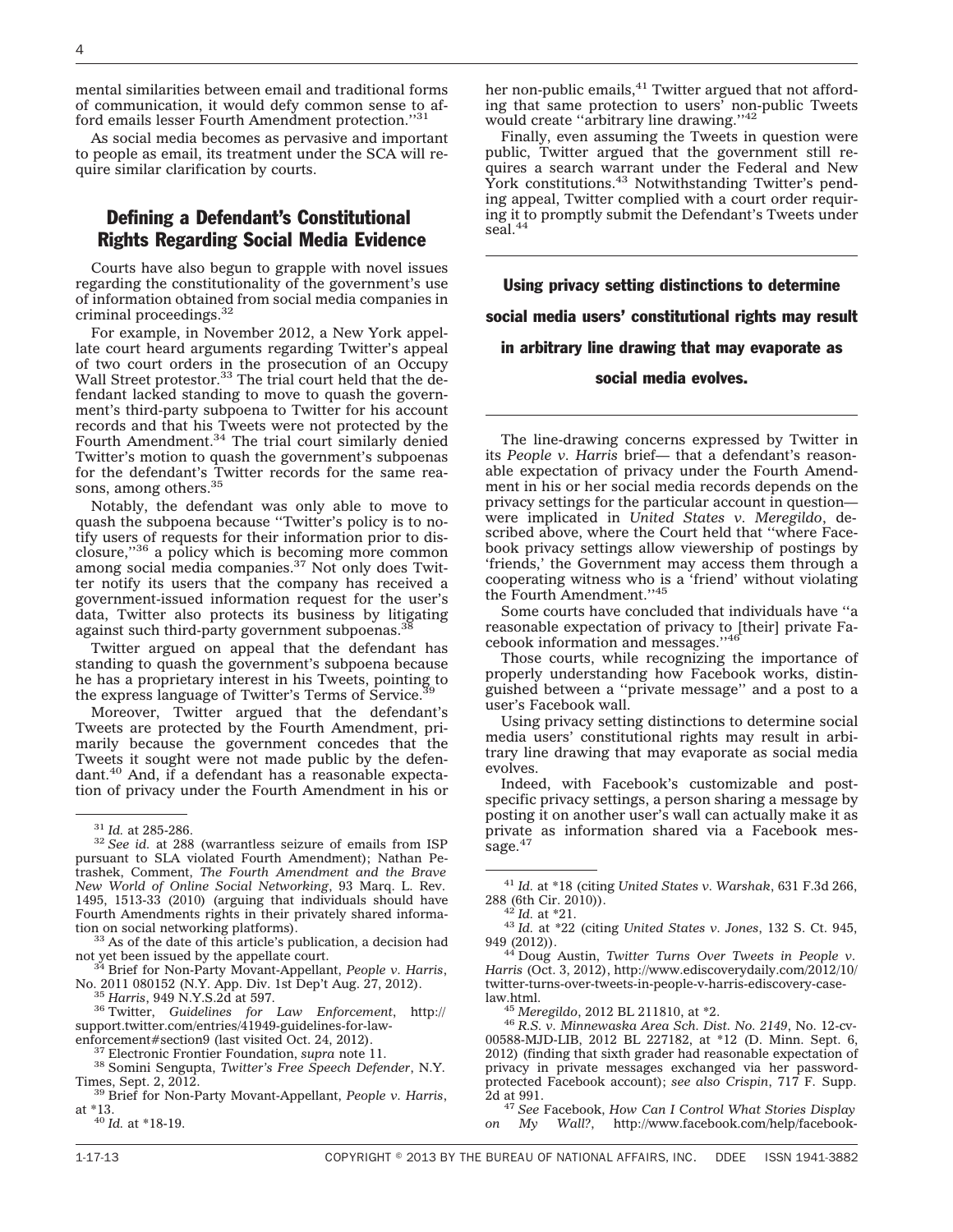In addition, it remains uncertain whether, given the sheer breadth of information available in any particular social media account, search warrants for entire social media accounts can be successfully challenged for lacking sufficient limits or boundaries that would enable the government-authorized reviewing agent to ascertain which information the agent is authorized to review.<sup>48</sup>

Ultimately, because an expectation of privacy under the Fourth Amendment is partly a function of whether ''society [is] willing to recognize that expectation as reasonable,'' social media's rapid proliferation throughout today's society may influence the privacy protections afforded to social media evidence in the future.<sup>49</sup>

#### Defending a Criminal Case With Social Media Evidence

Defendants face more significant obstacles than the government when seeking exculpatory evidence from<br>social media companies.<sup>50</sup> First, defendants and their counsel do not share the government's freedom to sleuth for publicly-available social media evidence.<sup>51</sup> Ethics opinions issued to lawyers in various states have established that a defendant's lawyer may not ''friend'' or direct a third person to ''friend'' another party or witness in litigation in order to search for impeachment material or exculpatory evidence.  $\rm ^{52}$ 

Second, Defendants face additional hurdles when seeking to issue a third party subpoena.<sup>53</sup> Defendants may seek to subpoena social media companies for user information regarding the victim, the complaining witness, or another witness.<sup>54</sup>

ment must keep pace with the inexorable march of technological progress, or its guarantees will wither and perish.''). <sup>50</sup> Daniel K. Gelb, *Defending a Criminal Case from the*

*Ground to the Cloud*, 27-SUM Crim. Just. 28 (2012). <sup>51</sup> *See* Zach Winnick, *Social Media an Ethical Minefield for*

*Attorneys*, Law360, Apr. 13, 2012, [http://www.law360.com/](http://www.law360.com/articles/329795/social-media-an-ethical-minefield-for-attorneys) [articles/329795/social-media-an-ethical-minefield-for-](http://www.law360.com/articles/329795/social-media-an-ethical-minefield-for-attorneys)

[attorneys](http://www.law360.com/articles/329795/social-media-an-ethical-minefield-for-attorneys) (describing ethical concerns regarding private counsel's use of social networking sites in connection with litigation that are generally not shared by government authorities in investigations).<br> $\frac{52 \text{ C}}{2}$ 

See, e.g., Philadelphia Bar Ass'n, Prof. Guidance Comm., *Opinion 2009-02* (March 2009) (concluding that a social media friend request to a witness in the litigation for the purpose of gathering social media evidence is ''deceptive'' and in violation of ethical rules); N.Y. State Bar Ass'n, Committee on Prof'l Ethics, *Opinion 843 (9/10/10)* (Sept. 10, 2010) (accessing publicly available social media evidence is permissible but 'friend-<br>ing'' another party to do so is not): San Diego County Bar Le-' another party to do so is not); San Diego County Bar Legal Ethics Committee, *SDCBA Legal Ethics Opinion 2011-02* (May 24, 2011) (ethics rules bar attorneys from making ex parte friend request of a represented party or 'deceptive' friend

53 In criminal litigation, the majority of evidence, electronic or otherwise, is collected by the government prior to indictment and Federal Rule of Criminal Procedure 16 does not require the government to produce such evidence unless it is being used in their case-in-chief. <sup>54</sup> *Id.*

In those instances, in federal criminal proceedings, defendants must pursue such non-party discovery pursuant to Federal Rule of Criminal Procedure 17 and seek a court order allowing such a subpoena.<sup>55</sup> Among other hurdles in seeking such an order, the court may find that the evidence maintained by a social media website is ''private,'' in which case the SCA prohibits a non-governmental entity, such as Facebook and My-Space, from disclosing that information without the consent of the owner of the account.<sup>56</sup>

In one high profile example of the hurdles faced by defendants, on October 19, 2012, the court presiding over the Trayvon Martin murder trial granted the defendant's motion seeking permission to subpoena Facebook and Twitter for the records of Trayvon Martin's social media accounts as well as Mr. Martin's girlfriend's Twitter account.<sup>57</sup> Notwithstanding the order, Facebook and Twitter may challenge the subpoenas as Twitter has done in *People v. Harris*.

Despite these challenges, criminal defendants may attempt to use novel methods of obtaining exculpatory social media evidence. For example, a law enforcement officer's social media account records may be obtained under *Brady v. Maryland* or *Giglio v. United States*. 58

# [C]riminal defendants may attempt to use novel methods of obtaining exculpatory social media evidence.

#### Moreover, courts may order jurors, witnesses or third parties to produce or manipulate their social media information in unique and unprecedented ways. For example, courts have done the following:

(1) ordered a juror to ''execute a consent form sufficient to satisfy the exception'' in the SCA to allow Facebook to produce the juror's wall posts to defense coun $sel; 59$ 

(2) ordered a party to briefly change his Facebook profile to include a prior photograph so that his Facebook pages could be printed as they existed at a prior time:<sup>60</sup>

(3) recommended that an individual ''friend'' the judge on Facebook in order to facilitate an *in camera* review of Facebook photos and comments; $61$  and

<sup>55</sup> Fed. R. Crim. P. 17(e)(1). <sup>56</sup> 18 U.S.C. § 2703. <sup>57</sup> Erin Fuchs, *A Jury Will Likely Scrutinize Trayvon Martin's Deleted Facebook and Twitter Accounts* (Oct.19, 2012), [http://www.businessinsider.com/zimmerman-can-subpoena-](http://www.businessinsider.com/zimmerman-can-subpoena-social-media-2012-10)

<sup>58</sup> See Brady v. Maryland, 373 U.S. 83 (1963); Giglio v. United States, 405 U.S. 150 (1972).

<sup>59</sup> Juror Number One v. California, No. CIV. 2:11-397 WBS JFM, 2011 BL 38413, at \*1 (E.D. Cal. Feb. 14, 2011).

<sup>60</sup> Katiroll Co. v. Kati Roll and Platters, Inc., No. 10-3620 (GEB), 2011 BL 200991, at \*4 (D.N.J. Aug. 3, 2011).

<sup>61</sup> Barnes v. CUS Nashville, LLC, No. 3:09-CV-00764, 2010 BL 125058, at \*1 (M.D. Tenn. June 3, 2010).

[questions#!/help/218066191556033/](http://www.facebook.com/help/facebook-questions#!/help/218066191556033/) (last visited Oct. 24, 2012). <sup>48</sup> *See In re Target Email Address*, No. 12-MJ-08119-DJW,

<sup>2012</sup> BL 258633 (D. Kan. Sept. 21, 2012) (holding that an individual has a Fourth Amendment right of privacy to emails and online faxes stored with, sent to, or received through thirdparty internet service providers). <sup>49</sup> *See Warshak*, 631 F.3d at 284-85 (''[T]he Fourth Amend-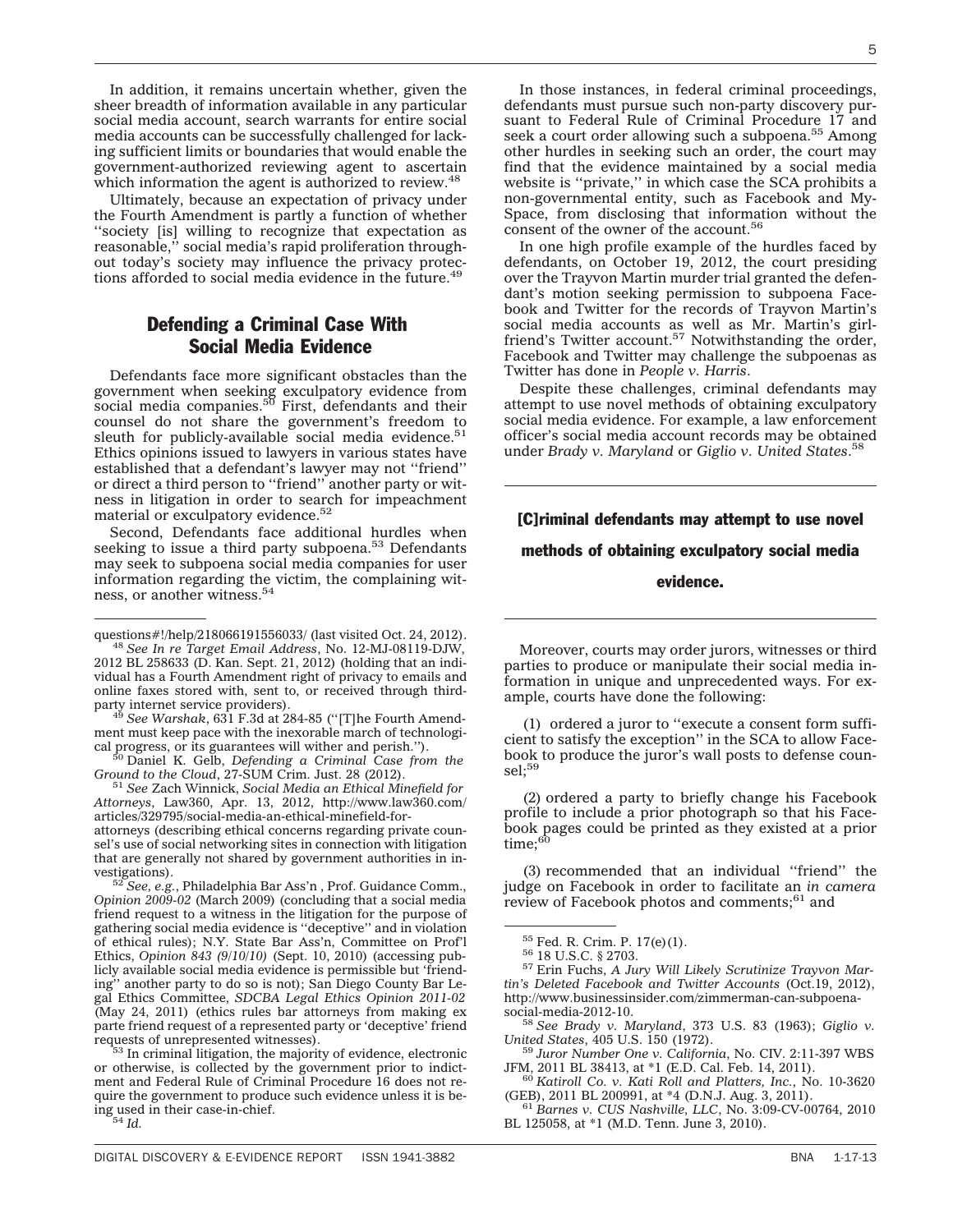(4) ordered parties to exchange social media account user names and passwords.<sup>62</sup>

Such novel avenues of access to social media evidence may be considered where the defendant subpoenas a social media provider for certain records of a witness or victim and the social media company objects to the subpoena pursuant to the SCA or is unable to produce the evidence as it previously existed.

#### Admissibility of Social Media Evidence

Social media is subject to the same rules of evidence as paper documents or other electronically stored information, but the unique nature of social media —as well as the ease with which it can be manipulated or falsified63—creates hurdles to admissibility not faced with other evidence.

The challenges surrounding social media evidence demand that one consider admissibility when social media is preserved, collected, and produced.

It is important for counsel to memorialize each step of the collection and production process and to consider how counsel will authenticate a Tweet, Facebook posting, or photograph, for example: by presenting a witness with personal knowledge of the information (they wrote it, they received it, or they copied it), by searching the computer itself to *see* if it was used to post or create the information, or by attempting to obtain the information in question from the actual social media company that maintained the information the ordinary course of their business.

Notably, these same challenges face the government who must also consider admissibility of social media when they conduct their investigation. In *United States v. Stirling*, the government seized the defendant's computer pursuant to a search warrant and provided the defendant with a forensic copy of the hard drive.  $64$ 

The government also performed a forensic examination of the hard drive and extracted 214 pages of Skype chats downloaded from the defendant's computerchats that were not ''readily available by opening the folders appearing on the hard drive''—but did not provide this information to the defense until the morning of its expert's testimony near the end of trial.<sup>65</sup>

The logs ''had a devastating impact'' on the defendant because they contradicted many of his statements made during his testimony, and he was convicted.<sup>66</sup>

In a short but stinging opinion ordering a new trial, the court found:

[If a defendant] needs to hire a computer forensics expert and obtain a program to retrieve information not apparent by reading what appears in a disk or hard drive, then such a defendant should so be informed by the Government, which knows of the existence of the non-apparent information. In such instance, and without the information or advice to search metadata or apply additional programs to the disk or hard drive, production has not been made in a reasonably usable form. Rather, it has been made in a manner that disguises what is available, and what the Government knows it has in its arsenal of evidence that it intends to use at trial.

While both government and defense attorneys grapple with addressing and authenticating social media sources of evidence, courts largely seem to be erring on the side of admissibility and leaving any concerns about the evidence itself—such as who authored the evidence or whether the evidence is legitimate —to jurors to decide what weight that evidence should be given.

For example, social media evidence has been ruled admissible where the content of the evidence contains sufficient indicia that it is the authentic creation of the purported user.68 In *Tienda v. State*, <sup>69</sup> the appellant was convicted of murder based in part on evidence obtained by the prosecutors after subpoenaing MySpace. Specifically, "the State was permitted to admit into evidence the names and account information associated with [the defendant's MySpace.com profiles], photos posted on the profiles, comments and instant messages linked to the accounts, and two music links posted to the profile pages.''70

The Court of Criminal Appeals affirmed the trial judge and concluded that the MySpace profile exhibits used at trial were admissible because they were ''sufficient indicia of authenticity'' that ''the exhibits were what they purported to be—MySpace pages the contents of which the appellant was responsible for.''71

[S]ocial media evidence has been ruled admissible where the content of the evidence contains sufficient indicia that it is the authentic creation of the purported user.

In another recent case, a defendant was charged with aggravated assault following a domestic dispute with

<sup>62</sup> *See, e.g.*, *Gallion v. Gallion*, No. KNO-FA-11-4116955-S, at \*1 (Conn. Super. Ct. Sept. 30, 2011) (ordering parties to exchange passwords to Facebook and a dating website); *McMillen v. Hummingbird Speedway, Inc.*, No. 113-2010 CD, 2010 BL 318557, at \*5 (Pa. Com. Pl. Sept. 9, 2010) (ordering plaintiff to produce Facebook and MySpace login credentials to opposing counsel for "read-only access").

<sup>&</sup>lt;sup>'63</sup> See, e.g., *Griffin v. State*, 19 A.3d 415, 424 (Md. 2011) (collecting cases similarly recognizing ''[t]he potential for abuse and manipulation of a social networking site by some-<br>one other than its purported creator").

<sup>&</sup>lt;sup>64</sup> Order on Defendant's Motion for New Trial, *United States v. Stirling*, No. 1:11-cr-20792-CMA, slip op. at 2 (S.D. Fla. June 5, 2012). <sup>65</sup> *Id.* at 2. <sup>66</sup> *Id.*

<sup>67</sup> *Id.* at 4-5. <sup>68</sup> *See, e.g.*, *People v. Lesser*, No. H034189 (Cal. Ct. App. Jan. 21, 2011) (officer's testimony that he cut and pasted portions of internet chat transcript was sufficient for admissibility); *People v. Valdez*, No. G041904, 135 Cal. Rptr. 3d 628, 633 (Cal. Ct. App. 2011) (conviction upheld where the court correctly admitted a trial exhibit consisting of printouts of defendant's MySpace page, which the prosecution's gang expert relied on in forming his opinion that defendant was an active gang member); *People v. Fielding*, No. C06022 (Cal. Ct. App. June 18, 2010) (incriminating MySpace messages sent by defendant authenticated by victim who testified he believed defendant had sent them; inconsistencies and conflicting inferences regarding authenticity goes to weight of evidence, not its

<sup>&</sup>lt;sup>69</sup> *Tienda v.* State, 358 S.W.3d 633, 634-35 (Tex. Crim. App. 2012).

<sup>&</sup>lt;sup>70</sup> *Id.* at 635.<br><sup>71</sup> *Id.* at 647.